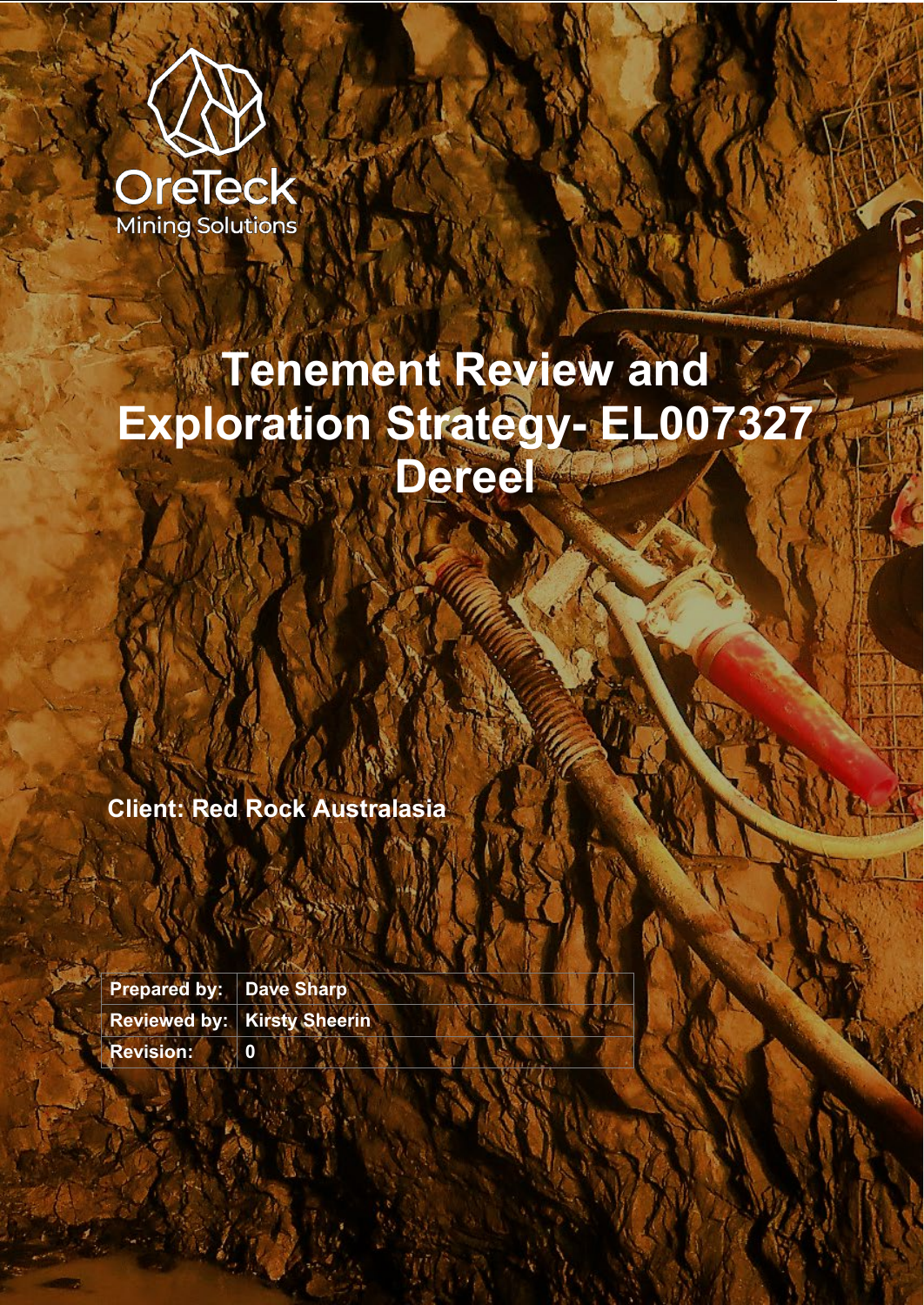

## **1 Dereel- EL007327**

| <b>Tenement ID</b> | <b>Local ID</b> | Size $(km2)$ | <b>Mapping</b><br><b>Sheet</b><br>(1:100,000) | <b>Municipality</b> | <b>Current</b><br><b>Status</b> |
|--------------------|-----------------|--------------|-----------------------------------------------|---------------------|---------------------------------|
| EL007327           | Dereel          | 60           | <b>Ballarat</b>                               | Golden<br>Plains    | Application                     |

EEL007327 is located south-west of Ballarat around the Dereel area and extending south towards Rokewood [\(Figure 1\)](#page-1-0).



<span id="page-1-0"></span>*Figure 1. EL007327 location and geology*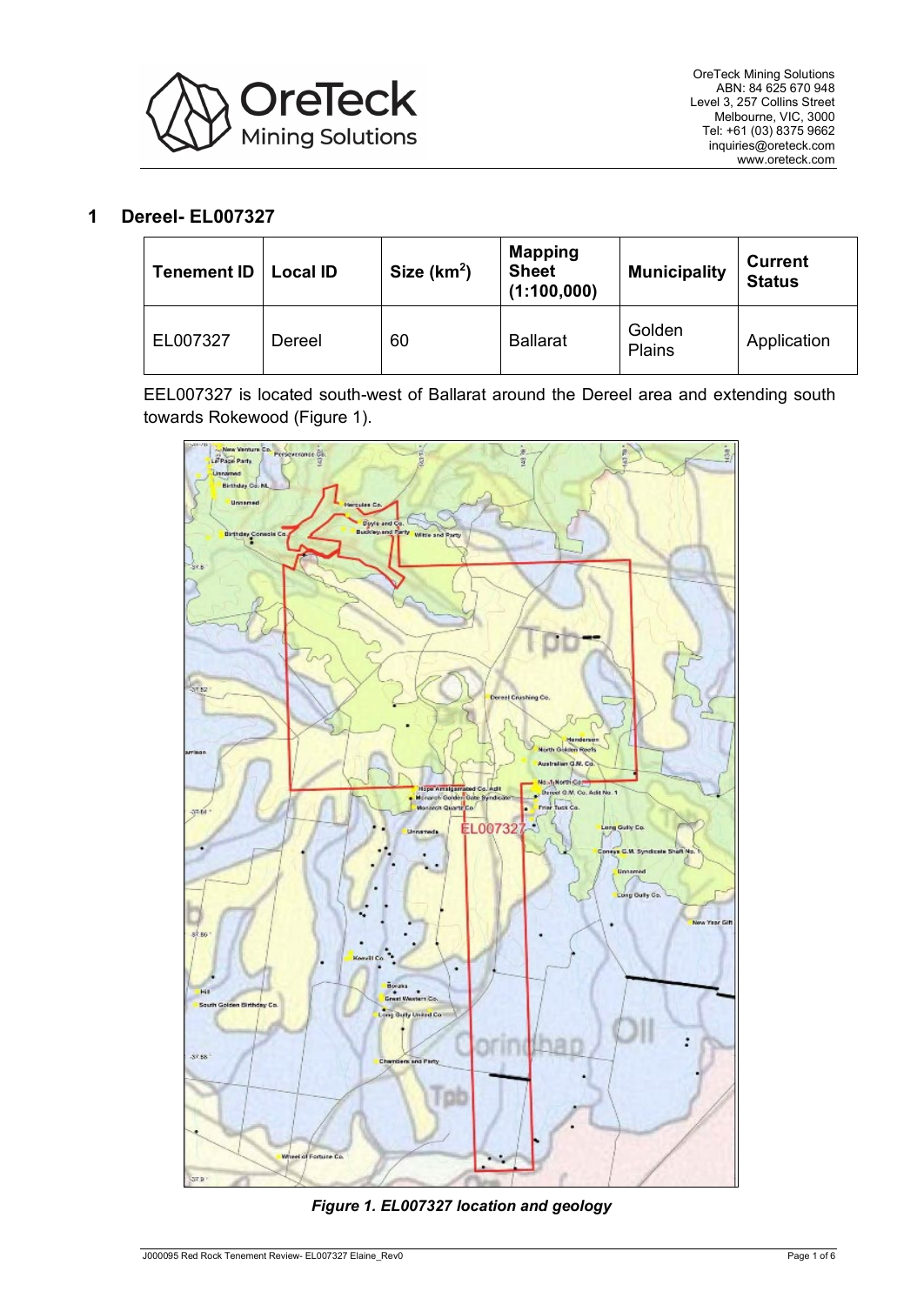

# **2 Regional Geology**

EL007327 lies entirely within the Bendigo-Ballarat Structural Zone. The basement geology across the tenement consists of folded Ordovician shale, sandstone and phyllite intruded in the west by Devonian granite.

# **1.1.Local Geology**

The bedrock of the area consists of closely folded Lower Ordovician slates and sandstones (Lancefieldian). The Folds strike at 340-350 degrees and the strata are intersected by east and west dipping strike faults, and occasionally, cross-strike faults. Quartz occurs as ''bedded" reefs in the form of saddle reefs and legs conformable with the strata, and as transgressive fissure reefs and spurs (Planet 1976). The Palaeozoic basement is locally overlain by gravels deposited in the Pliocene and by late Tertiary to early Quaternary basalt.

## **1.2.Mineralisation**

The auriferous quartz reefs within and surrounding EL007327 occur as conformable saddle reefs and trangressive fissure reefs and spurs [\(Figure 2\)](#page-2-0).



<span id="page-2-0"></span>*Figure 2. Ideal section for the Enfield Goldfield- Gregory, 1903*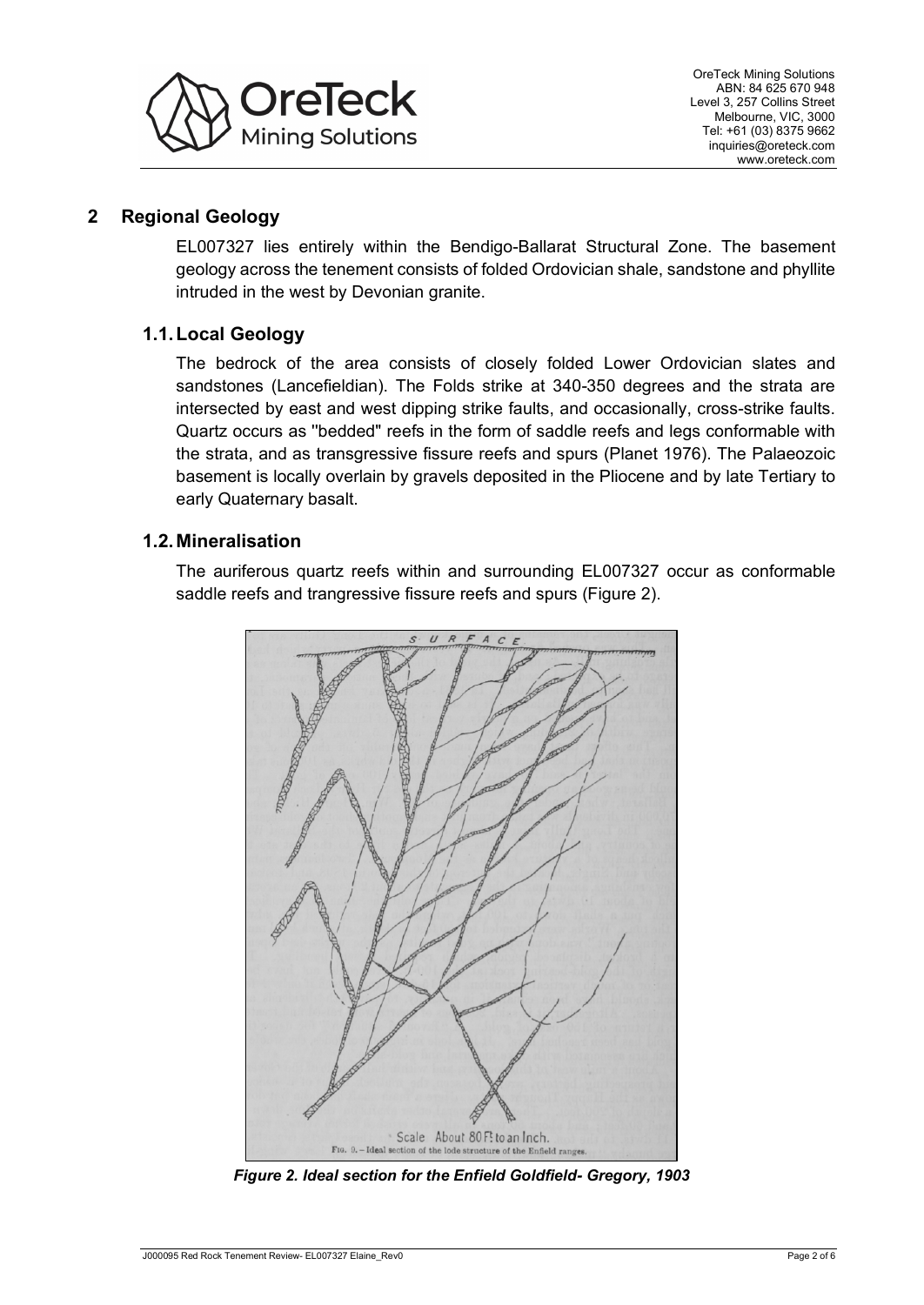

These reefs are concentrated in four main zones striking parallel to the regional trend, spaced between 200 m and 360 m (Gregory, 1903) and form the Jubilee, Berringa, Dereel and Pinchgut Creek areas (Planet, 1976).

There reefs are present in the area within and surrounding the licence area and are listed below from west to east:

1) The Jubilee zone in the north-western section, containing the Jubilee group of mines; 2) the Berringa-Staffordshire Reef zone

3 Corindhap-Dereel zone (on the tenement) containing the Break O'Day, Frenchmans and Monarch reefs, and extending north of Dereel to the Cockatoo line of reef on Mt **Misery** 

4) the Pinchgut Creek - Long Gully zone. A majority of the workings on Pinchgut Creek are directly to the south of the tenement.

A review of historical reports by Planet Resources, 1976, indicated that fine quartz veining and spurry formations with widths in excess of 30 m occur at a number of localities within and adjacent to the tenement, particularly in the vicinity of Dereel and Pinchgut Creek.

Shallow gravels that included angular clasts of quartz covered by a cemented wash were worked around the Dereel area (Gregory, 1903).

Pinchgut Creek drains part of a large area of Lower Pliocene gravels situated just outside the western boundary of this block, several hand dug shafts have been sunk below the Pinchgut road crossing. Pinchgut Creek occurs in a deeply incised, narrow, steep walled gully and is unlikely to produce large quantities of mineable gravels (EPOCH, 1985).

## **3 Mining History/Production**

No significant historical mines are located on the tenement.

Multiple small primary and shallow gravel mines were worked predominately on the northern section of the tenement on the auriferous gravels in the Dereel area with production figures not at hand. Mining of these workings commences in the late 1850's and continued sporadically until the early 1900's with a slight resurgence in the 1950's. Production figures are limited. A report by Gregory in 1903 mentions high grades in several shallow primary mines in the Dereel area.

Several minor deep leads were worked on the southern portion of the tenement. Production figures are limited with modest production figures reported from several mines listed in [Table 1.](#page-3-0)

### <span id="page-3-0"></span>*Table 1. Deep lead production from the southern portion of EL007327 (GSV Database)*

| Mine                 | Production (oz) |  |  |
|----------------------|-----------------|--|--|
| Standbrooks Freehold | 44              |  |  |
| Wheel of Fortune     | 547             |  |  |
| Hanlon Co. No.2      | 450             |  |  |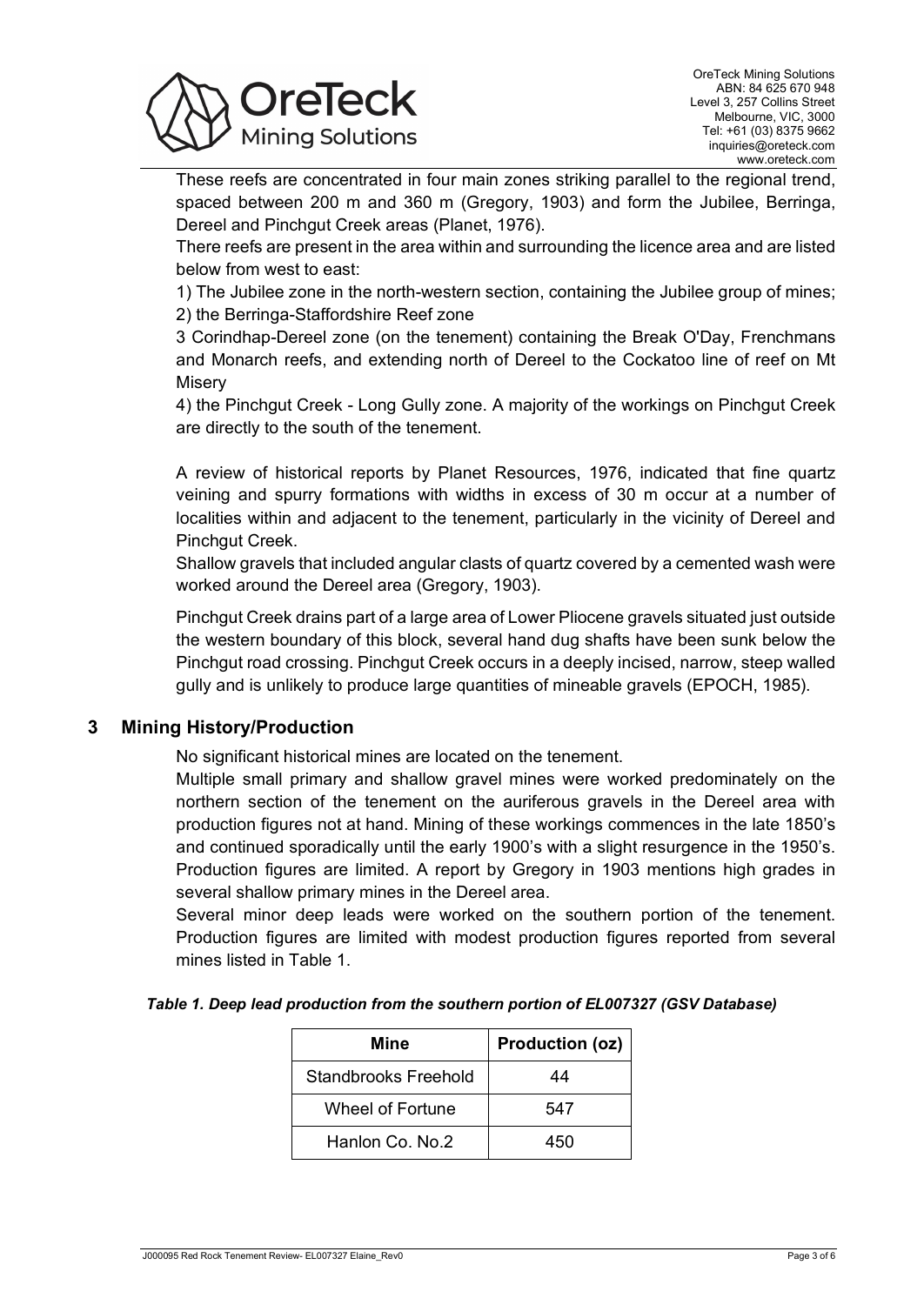

The Rokewood Goldfield occurs directly to the east of the tenement with alluvial and reef production totalling 3,188 kilograms of gold. Minor hardrock workings have been reported, but the majority of gold was derived from deep leads (Finlay et al, 1992).

## 3.1 **Nearby Mining Activity**

No active mines are located near the tenement.

## **4 Exploration History**

Exploration work completed by previous tenement holders in the area has focussed mostly on areas outside of the tenement, with the Berringa and Pitfield goldfields being the priority areas. This is due to the lack of significant mines being located on the tenement compared to the surrounding goldfields.

### **Planet Mining, 1975-1976**

Geological reconnaissance and mapping over the licence area located a number of spurry quartz formations which were prospected by panning. One area 2 km south-east of Dereel hosted fine quartz veining over a width of 30 m. Rock chip sampling showed traces of fine free gold and was selected for bulk sampling. Several trenches were dug with sample weights averaging 30 kg per linear metre of trenching. The sampling showed that very little gold was contained in either the quartz or surrounding sediments.

### **Metex 1993-1999**

Two 100 m soil sampling traverses were conducted near the Delaccas Rd (1 km northeast of Dereel) with a total of 14 samples collected at 20 m spacings. The peak result was 11.5 ppb Au and 16 ppm As. Road cuttings along the Dereel - Mt Mercer Rd and Delaccas Rd were channel sampled. An unknown number of samples were collected with the peak result of 2 m  $\omega$  4.85 g/t Au from the Delaccas Rd cutting (McMickan 1996). A 136 sample outcrop/dump rock chip sampling program was conducted within this tenement as well as the nearby Staffordshire Reef and Italian Gully tenements. Better results did not occur within this tenement.

There was a mention of 3 RC holes drilled at Dereel on EL3750. The existence of these holes has not been confirmed in a research of available literature.

### **Epoch 1985- EL1370**

Work was restricted to checking the main drainage systems for evidence of early mining activity, nothing of interest was reported.

## **5 Exploration Strategy**

Exploration strategy for EL007327 would include the following;

- Review elevated Geochemical results, with a focus on the Delaccas Road cutting.
- Explore the potential for northern extension to leads from Rokewood with the target being the source for the deep leads on the tenement.
- Identify high grade areas around Dereel with the potential for a geochemical sampling program if trends are identified.